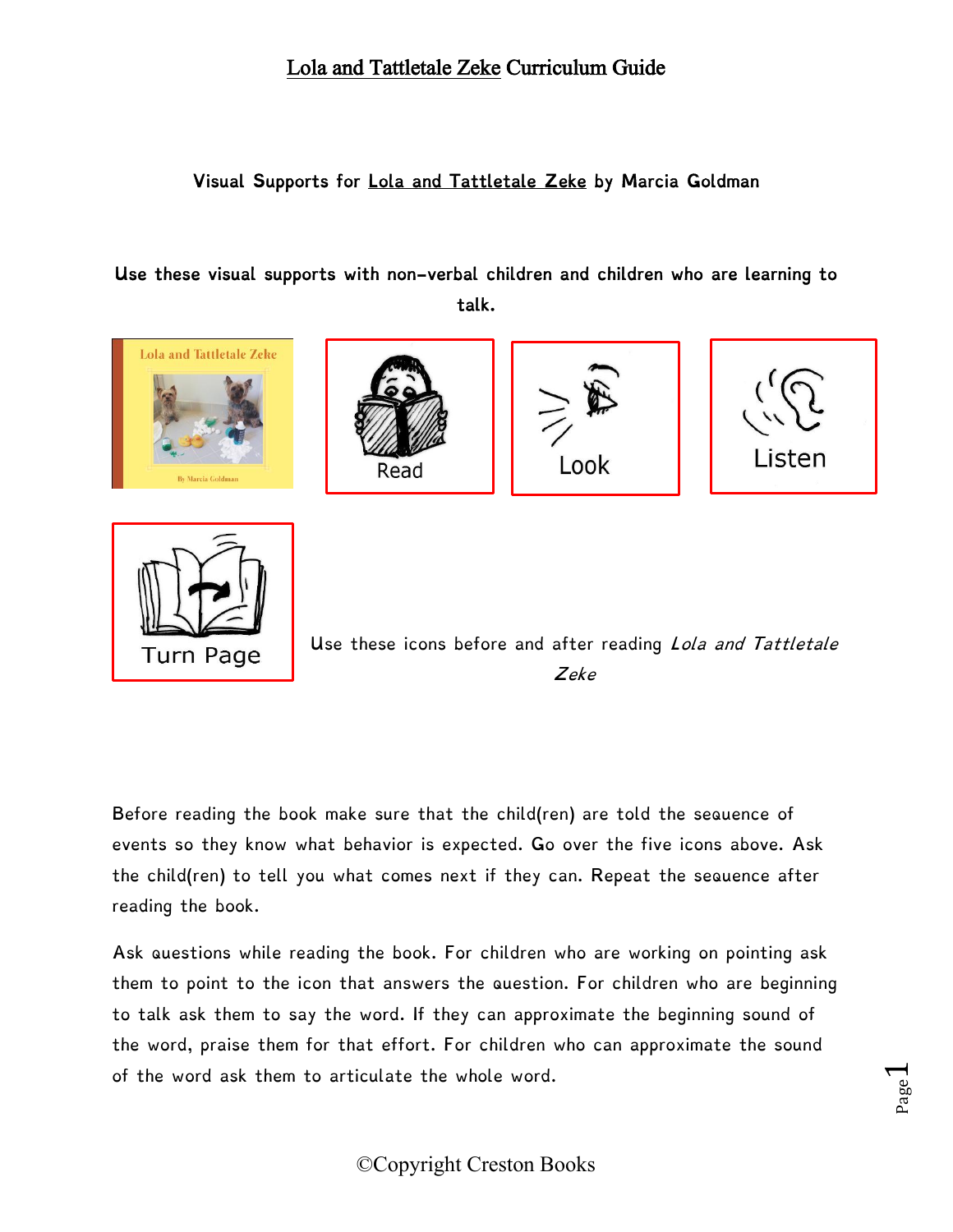# Lola and Tattletale Zeke Curriculum Guide

Use these icons while reading Lola and Tattletale Zeke:



©Copyright Creston Books